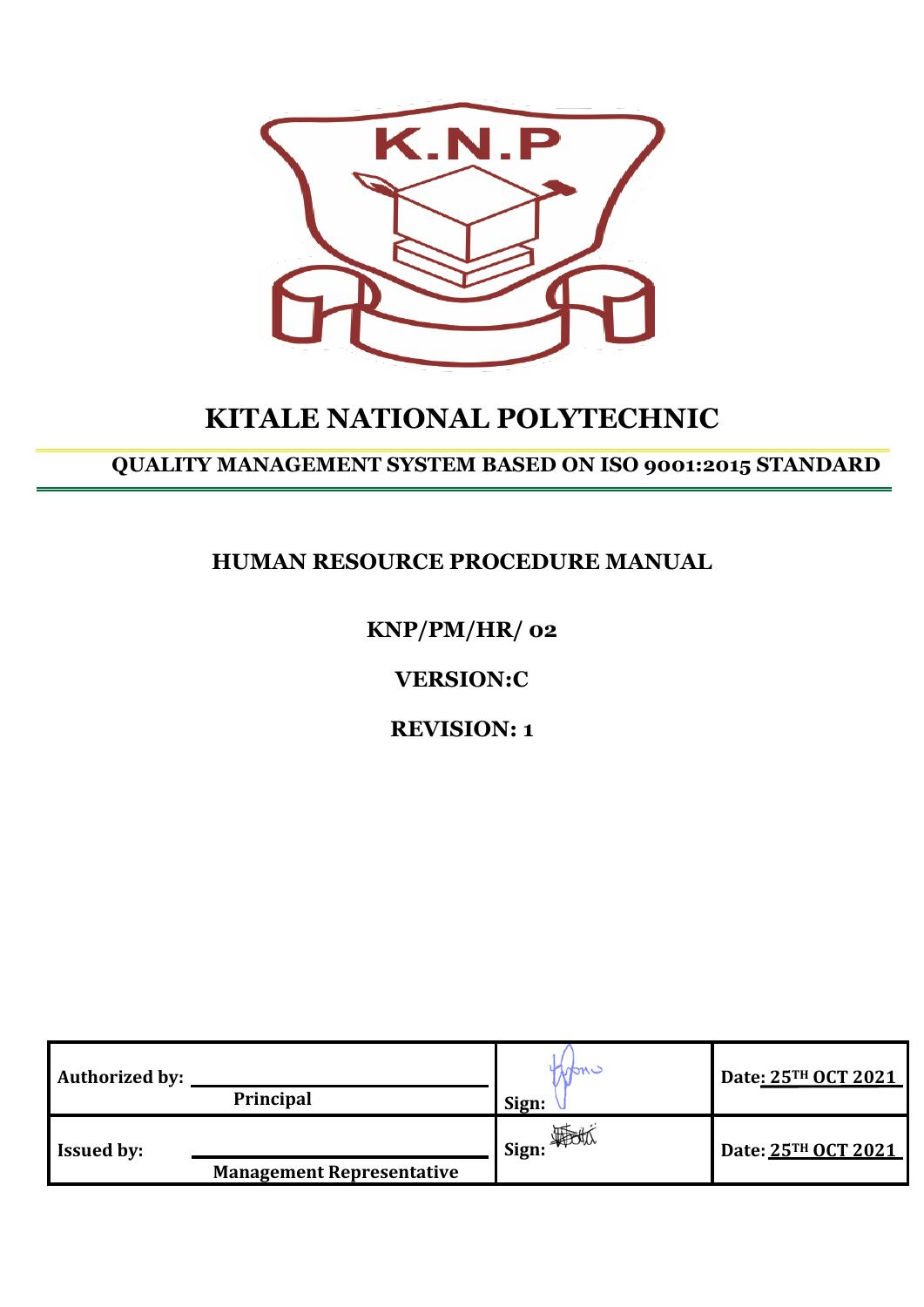

|                                    | <b>REF: KNP/PM/HR/02</b> |                               |
|------------------------------------|--------------------------|-------------------------------|
| <b>KITALE NATIONAL POLYTECHNIC</b> | <b>DEPT</b>              | <b>HR</b>                     |
| <b>ISO 9001:2015</b>               | <b>ISSUE DATE</b>        | 25 <sup>TH</sup> OCTOBER 2021 |
| <b>TITLE: HUMAN RESOURCE</b>       | <b>VERSION</b>           | $\mathsf{C}$                  |
| <b>PROCEDURE MANUAL</b>            | <b>REVISION</b>          |                               |

### **TABLE OF CONTENTS**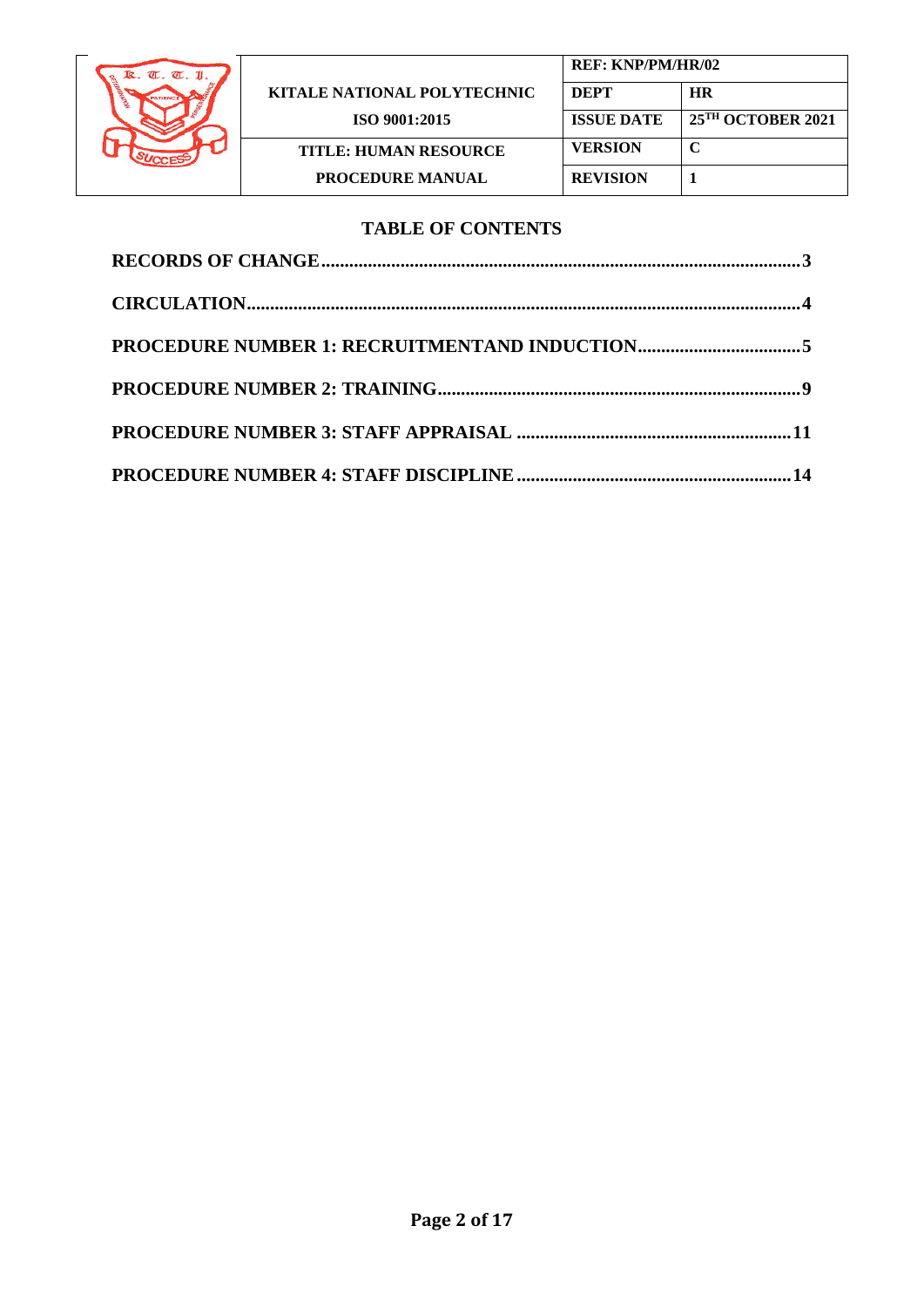

|                                    | <b>REF: KNP/PM/HR/02</b> |                               |
|------------------------------------|--------------------------|-------------------------------|
| <b>KITALE NATIONAL POLYTECHNIC</b> | <b>DEPT</b>              | <b>HR</b>                     |
| <b>ISO 9001:2015</b>               | <b>ISSUE DATE</b>        | 25 <sup>TH</sup> OCTOBER 2021 |
| <b>TITLE: HUMAN RESOURCE</b>       | <b>VERSION</b>           |                               |
| <b>PROCEDURE MANUAL</b>            | <b>REVISION</b>          |                               |

## <span id="page-2-0"></span>**RECORDS OF CHANGE**

| NO. | DETAILS OF CHANGE | <b>DATE</b> |
|-----|-------------------|-------------|
|     |                   |             |
| 1.  |                   |             |
| 1.  |                   |             |
| 2.  |                   |             |
| 3.  |                   |             |
| 4.  |                   |             |
| 5.  |                   |             |
| 6.  |                   |             |
| 7.  |                   |             |
| 8.  |                   |             |
| 9.  |                   |             |
| 10. |                   |             |
| 11. |                   |             |
| 12. |                   |             |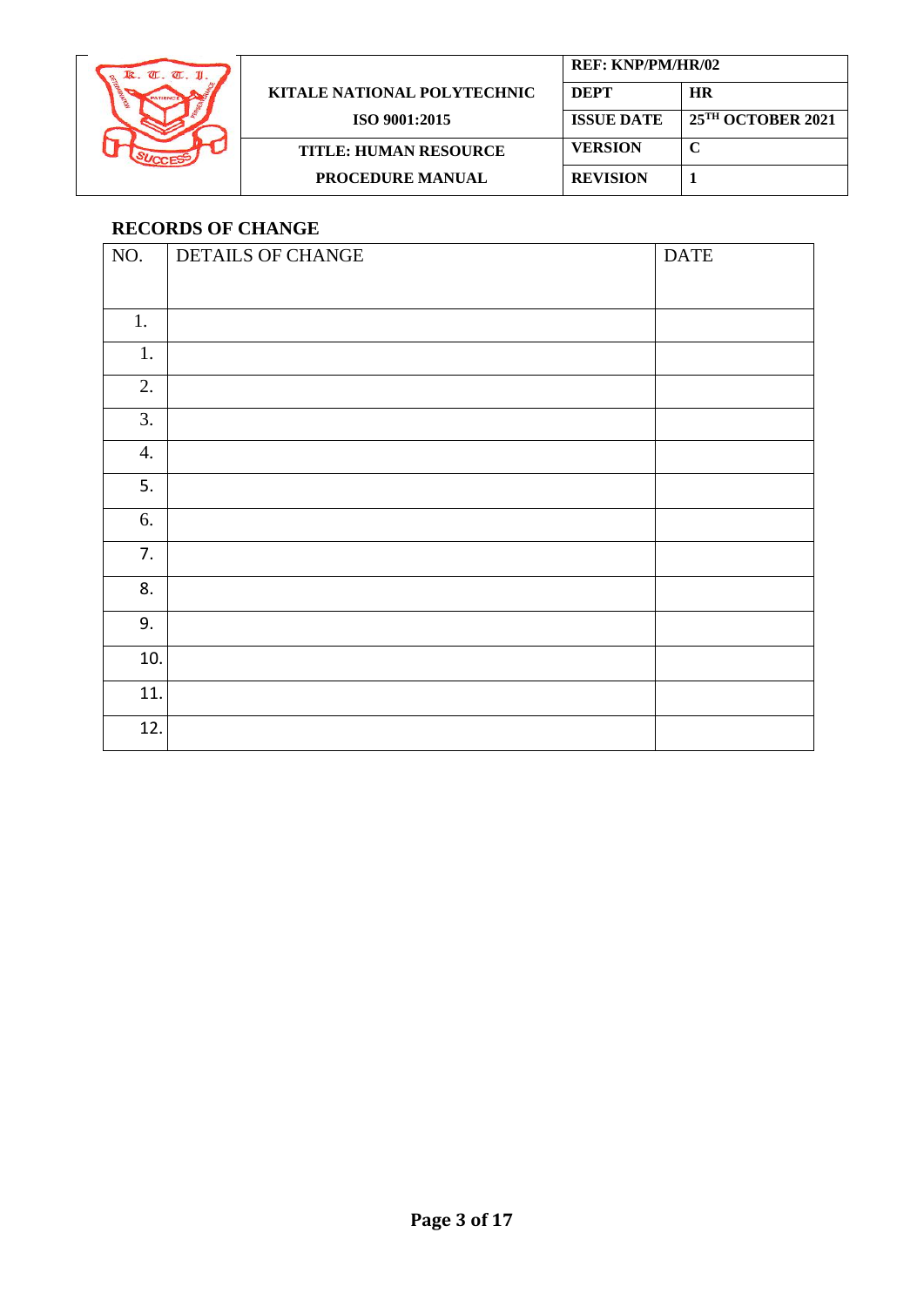

|                              | <b>REF: KNP/PM/HR/02</b> |                                 |
|------------------------------|--------------------------|---------------------------------|
| KITALE NATIONAL POLYTECHNIC  | <b>DEPT</b>              | <b>HR</b>                       |
| ISO 9001:2015                | <b>ISSUE DATE</b>        | $25$ <sup>TH</sup> OCTOBER 2021 |
| <b>TITLE: HUMAN RESOURCE</b> | <b>VERSION</b>           | C                               |
| <b>PROCEDURE MANUAL</b>      | <b>REVISION</b>          |                                 |

## <span id="page-3-0"></span>**CIRCULATION**

| <b>NAME</b>                           | COPY NO. |
|---------------------------------------|----------|
| Principal                             | 1.       |
| Deputy principal administration       | 2.       |
| <b>Deputy Principal Academics</b>     | 3.       |
| Registrar                             | 4.       |
| Quality assurance                     | 5.       |
| Dean of students                      | 6.       |
| Management representative             | 7.       |
| <b>HOD</b> Agriculture                | 8.       |
| HOD Building and civil engineering    | 9.       |
| <b>HOD Business</b>                   | 10.      |
| <b>HOD Electrical /electronic</b>     | 11.      |
| <b>HOD Hospitality Management</b>     | 12.      |
| HOD IT                                | 13.      |
| <b>HOD Liberal studies</b>            | 14.      |
| <b>HOD Maths and Applied sciences</b> | 15.      |
| <b>HOD Mechanical Engineering</b>     | 16.      |
| <b>Examinations Officer</b>           | 17.      |
| <b>Finance Officer</b>                | 18.      |
| <b>Procurement Officer</b>            | 19.      |
| <b>HOD Guidance and Counselling</b>   | 20.      |
| <b>HOD Library</b>                    | 21.      |
| <b>Industrial Liaison Officer</b>     | 22.      |
| PC Coordinator                        | 23.      |
| <b>Sports Officer</b>                 | 24.      |
| <b>External Auditor</b>               | 25.      |
| Human Resource                        | 26.      |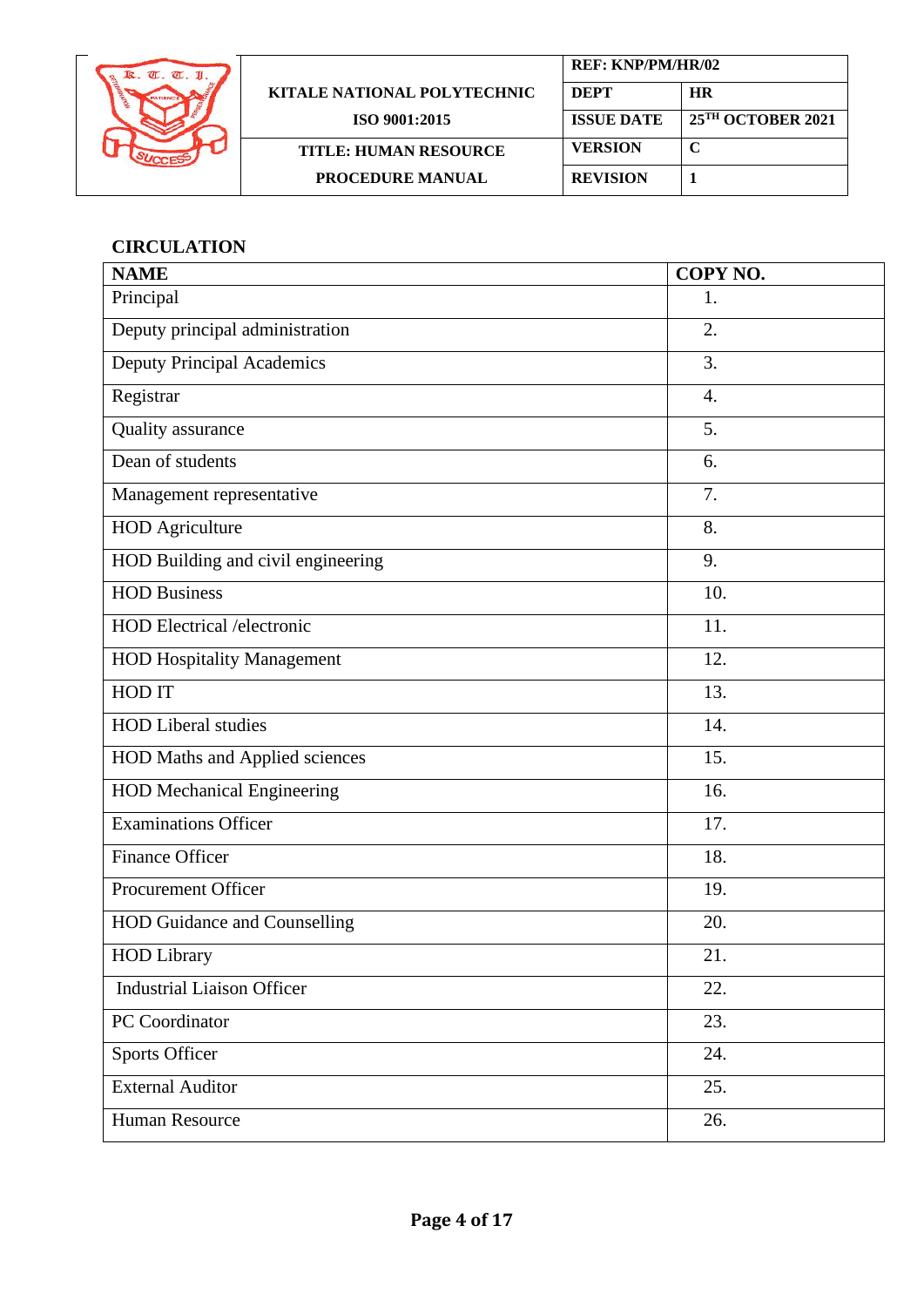

### <span id="page-4-0"></span>**PROCEDURE NUMBER 1: RECRUITMENTAND INDUCTION**

## **1.0 GENERAL**

## **1.0 PURPOSE**

The purpose of this procedure is to ensure efficient, effective and fair way of selecting, recruiting and inducting of KNP staff as per the HR policy.

## **1.1 SCOPE**

This procedure shall cover all recruitment and induction at KNP

## **1.2 TERMS DEFINITION**

- a) GC Governing Council
- b) HOD-Head of Department
- c) HOS Head of Section
- d) CDTVET County Director TVET
- e) Reg admin-Registrar Administration
- f) HRO -Human resource officer
- g) HRAC-human resource advisory committee
- h) DC Disciplinary Committee

#### **1.3 REFERENCES**

- a) Current T.S.C code of ethics
- b) TSC rules and regulations
- c) WIBA The Work Injury Benefits Act, 2007
- d) OHS [Occupational Safety and Health Act, 2007 \(Act No. 15 of 2007\) \(Cap. 514\).](http://www.ilo.org/dyn/natlex/natlex4.detail?p_lang=en&p_isn=78264&p_country=KEN&p_classification=14)
- e) Government circulars on labour
- f) Terms of service for staff
- g) Employment acts
- h) Service charter
- i) Human resource policy manual

#### **1.4 PRINCIPAL RESPONSIBILITY**

The HRO shall ensure that this procedure is strictly adhered to and maintained.

#### **1.5 INTERFACES/INTERACTIONS**

- a) All departments for submission of department staffing requirements
- b) Principal for approval/ advice/consultation

## **Page 5 of 17**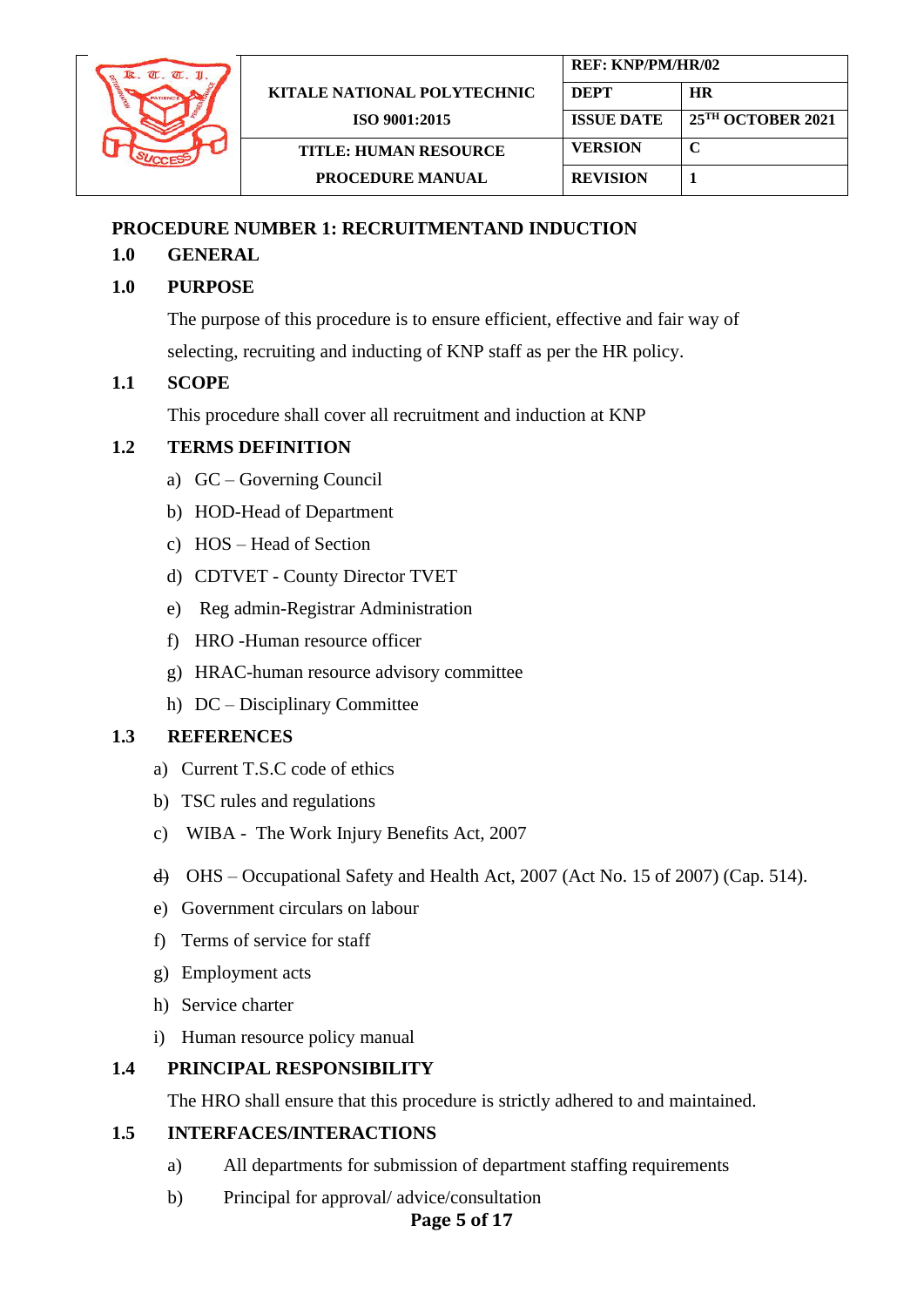

## **1.7 PERFORMANCE TARGET**

The performance shall be measured through the overall performance of the Department basing on;

### **1.7.1 FOR RECRUITMENT**

| PERFORMANCE TARGET                       | <b>MONITORING AND MEASUREMENT</b>                                                                                                                                                       |
|------------------------------------------|-----------------------------------------------------------------------------------------------------------------------------------------------------------------------------------------|
| Fairness and transparency in recruitment | Review advertisement, list of applicants, and<br>their qualification against the list of selected<br>candidates their interviews scorecards and the<br>minimum requirements for the job |
| Effective recruitment                    | Compare needs assessessment report with the<br>approved staff establishment and the list of<br>recruited staff.                                                                         |
| Fairness in the placement of staff       | Review the appointment letter against staff job<br>description and place areas                                                                                                          |

## **1.7.2 FOR INDUCTION**

| Effective process | Evaluation of induction reports against induction<br>programme. Observe the time taken for the staff<br>to settle down. review feedback from department |
|-------------------|---------------------------------------------------------------------------------------------------------------------------------------------------------|
| Timely induction  | Review the date of induction as per the induction<br>report against the date when the staff reported                                                    |

#### **1.8 RESOURCES**

The resources to be used in the process are listed below:-

- a) Tools equipment and machines
- b) Personnel
- c) Funds
- d) Facilities

#### **1.9 INPUTS AND OUTPUTS**

#### **1.9.1 FOR RECRUITMENT**

| <b>INPUTS</b>               | <b>OUTPUTS</b>              |
|-----------------------------|-----------------------------|
| Staff establishment         | Advert for vacant positions |
| Man power requisition forms | Applications                |
| Shortlisting tool           | Shortlisted candidates      |
| Interview score sheets      | Interview report            |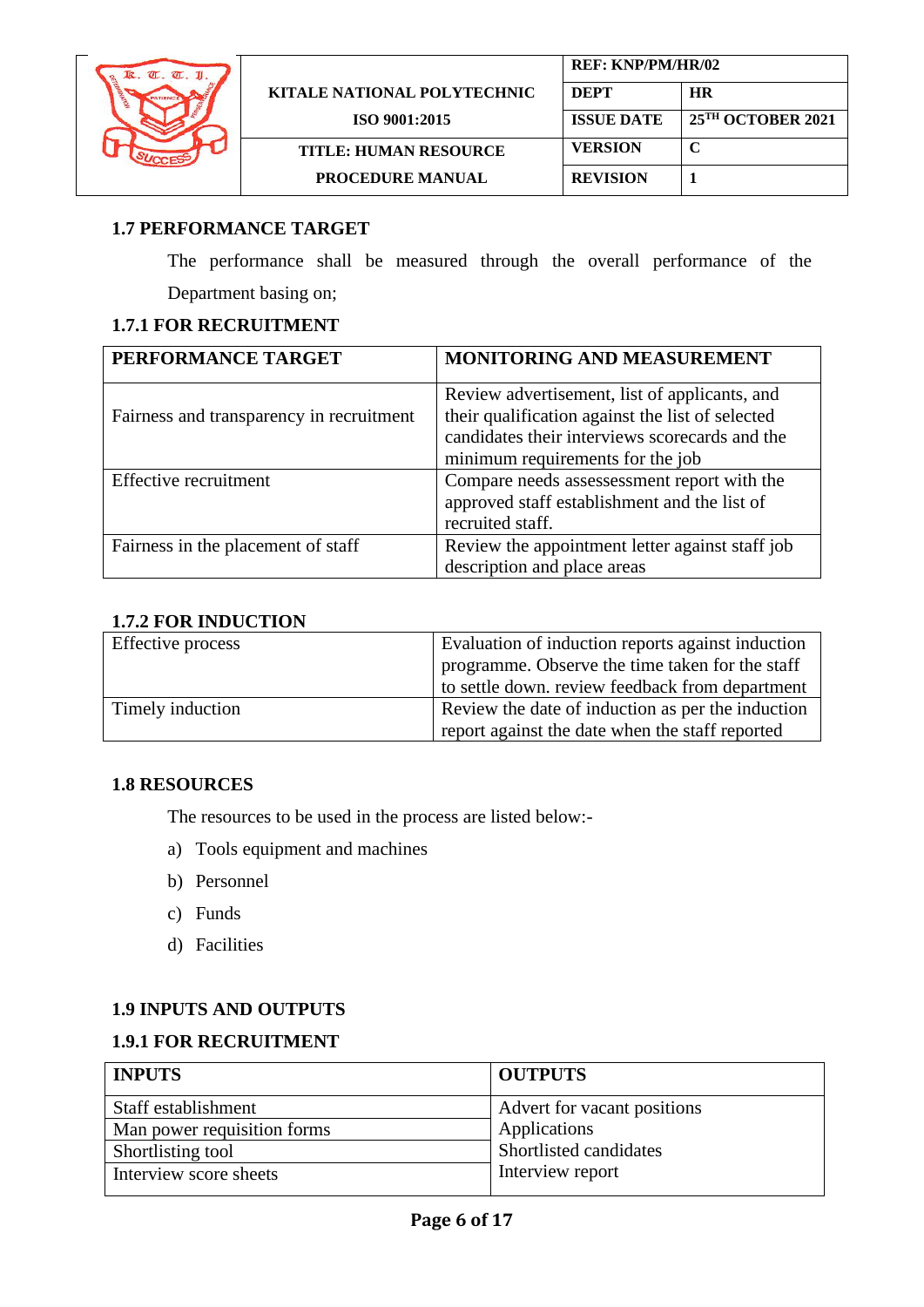| $T_{\rm L}$ , $T_{\rm L}$ , $T_{\rm I}$ |                                    | <b>REF: KNP/PM/HR/02</b> |                               |
|-----------------------------------------|------------------------------------|--------------------------|-------------------------------|
|                                         | <b>KITALE NATIONAL POLYTECHNIC</b> | <b>DEPT</b>              | <b>HR</b>                     |
|                                         | ISO 9001:2015                      | <b>ISSUE DATE</b>        | 25 <sup>TH</sup> OCTOBER 2021 |
|                                         | <b>TITLE: HUMAN RESOURCE</b>       | <b>VERSION</b>           |                               |
|                                         | <b>PROCEDURE MANUAL</b>            | <b>REVISION</b>          |                               |

| Personnel | Name of successful candidates           |
|-----------|-----------------------------------------|
| Funds     | Communications                          |
| HR policy | Letter of appointment to the successful |
|           | candidates                              |

## **1.9.2 FOR INDUCTION**

| <b>INPUTS</b>        | <b>OUTPUTS</b>   |
|----------------------|------------------|
| New staff            | Induction report |
| Induction programme, |                  |
| Personnel            |                  |

#### **2.0 METHOD**

## **2.0 Recruitment of GC Staff**

- 2.1.1 This procedure shall start with the HRO requesting the HOD to submit their staffing requirements
- 2.1.2 The HRO shall summarize the staff needs guided by the HR Policy and report, with the recommendation, to the HRAC.
- 2.1.3 The Principal shall confirm the vacant position(s) and report to the GC
- 2.1.4 Upon approval by the Polytechnic Council the Principal shall authorise the HRO to advertise the vacant position(s) where necessary.
- 2.1.5 Upon receipt of applications the HRO shall make a summarised list of all applicants and short list the applicants as per the advert and present the lists to the Principal for approval
- 2.1.6 Upon approval the Principal shall in consultation with the chairman of the Polytechnic Council set a date for the interview.
- 2.1.7 The HRO shall invite the candidates for interviews as per the agreed dates.
- 2.1.8 Upon successful interview the candidates shall be informed about the outcome of the interview in writing.
- 2.1.9 The successful candidate shall be expected to report within 21 days from the day of dispatch of letter of offer of employment.
- 2.1.10 The prospective employee shall first report to the Principal who will then refer him /her to the HRO.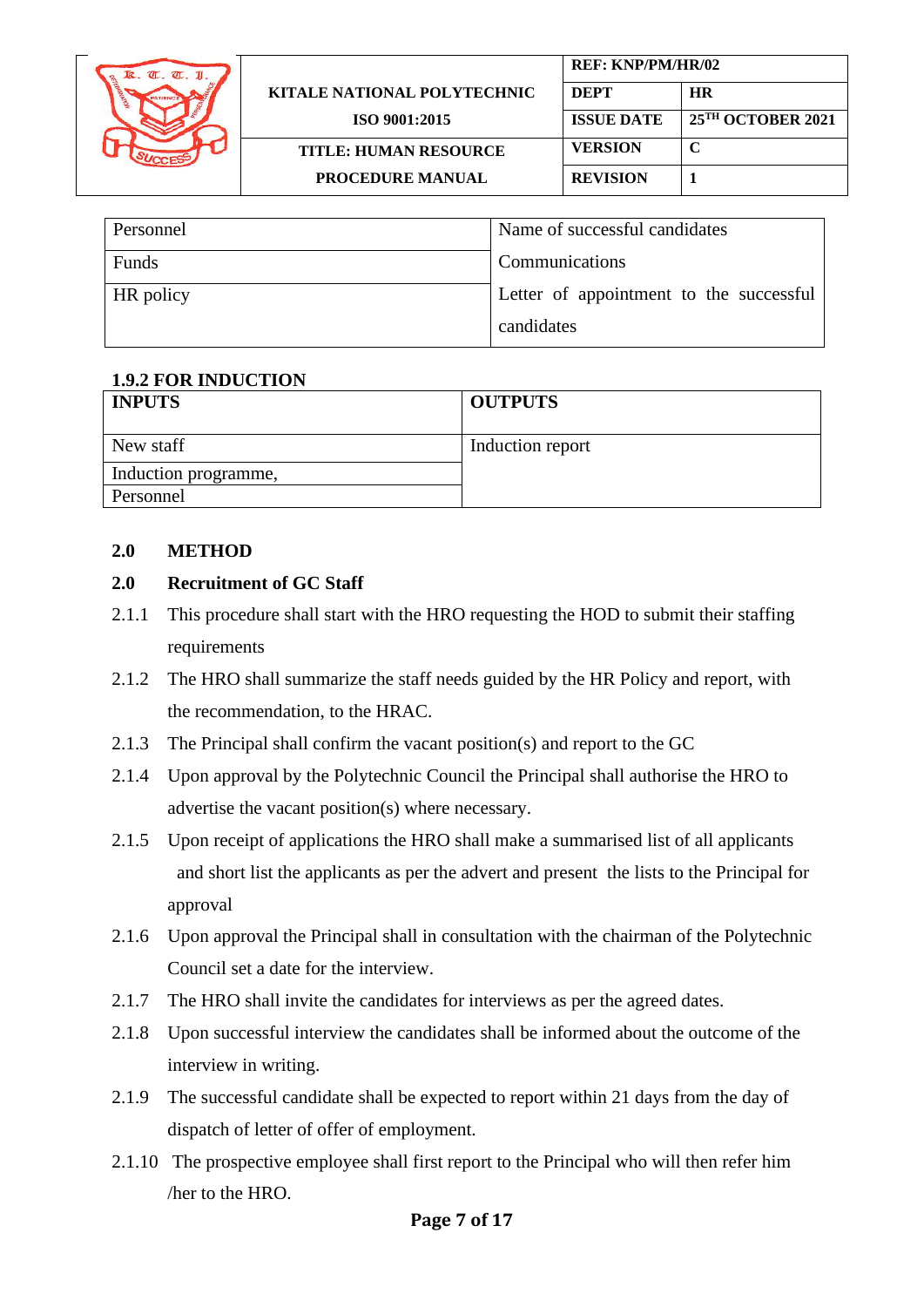

- 2.1.11 If the successful candidate declines or fails to report within the stipulated time the vacancy shall be filled guided by the HR policy.
- 2.1.12 this procedure shall be deemed complete when the successful candidate reports to the Principal.

## **2.2 INDUCTION**

- 2.2.1 At least 7 days to the date of reporting of new staff, HRO shall prepare an induction programme and circulate to all Heads of Departments
- 2.2.2 Upon reporting, the prospective employee shall hand over the letter of offer of Employment to the HRO.
- 2.2.2 Upon receiving the letter of offer of employment, the HRO shall induct the employee on general issues as per the HR policy and refer the new employee to the respective department for further induction on departmental/technical issues.
- 2.2.3 The procedure shall be deemed complete upon HRO receiving the induction report and handing over the new employee to the relevant HOD/HOS for duty allocation.

## **3.0 LIST OF APPLICABLE RECORDS/REPORTS.**

- a) Memo
- b) Minutes.
- c) Application letters.
- d) A list of shortlisted personnel.
- e) Letter of offer.
- f) Induction programme
- <span id="page-7-0"></span>g) Induction report.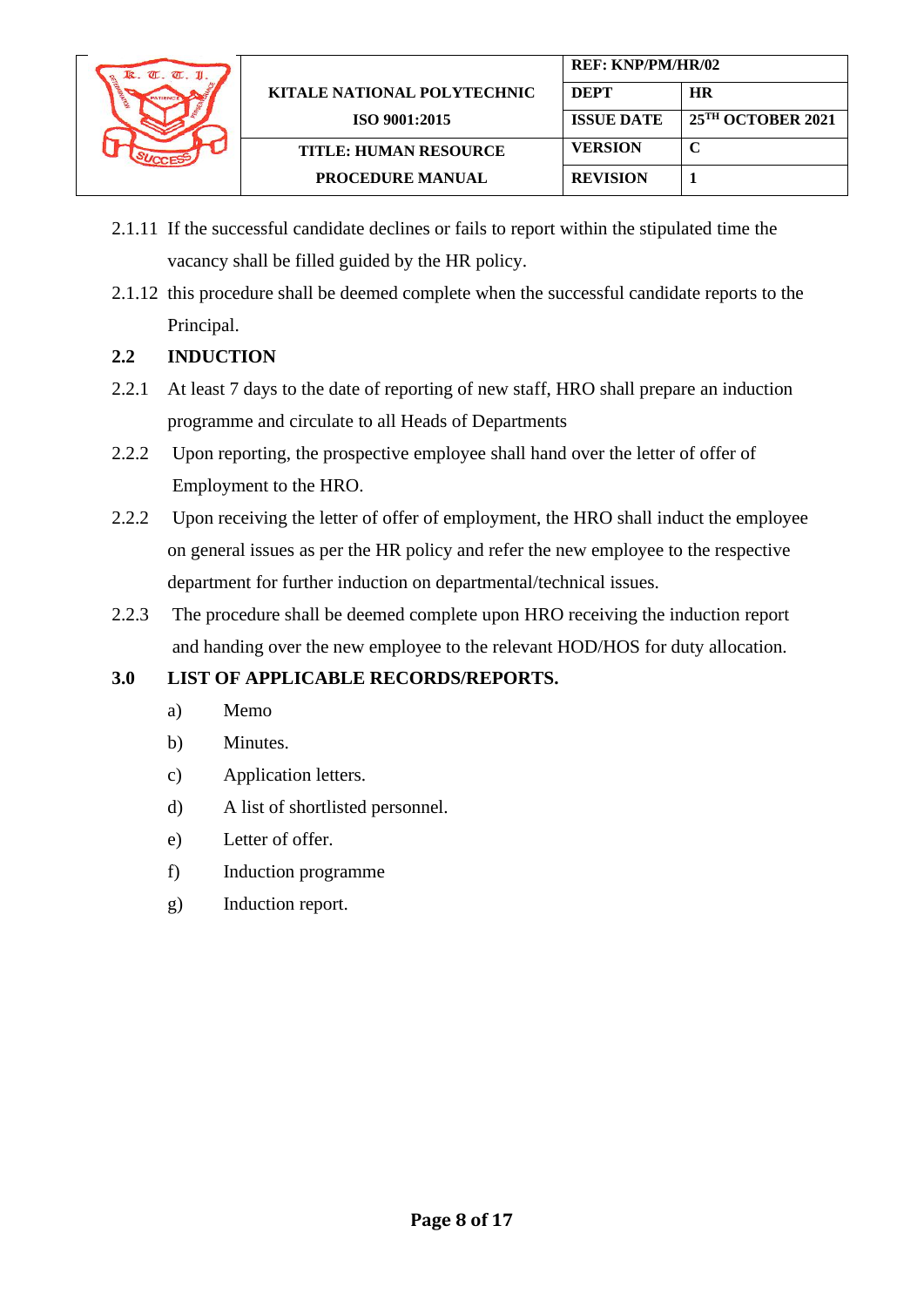

#### **PROCEDURE NUMBER 2: TRAINING**

## **1.0 GENERAL**

### **1.1 PURPOSE**

The purpose of this procedure is to ensure efficient, effective training and through appraisal and TNA of KNP staff as per the HR policy.

## **1.2 SCOPE**

This procedure shall cover all training at KNP

## **1.3 TERMS DEFINITION**

- a) GC Governing Council
- b) HOD-Head Of Department
- c) HOS Head Of Section
- d) Reg admin -REGISTRAR ADMINISTRAR
- e) HRO -Human resource officer
- f) HRAC-human resource advisory committee
- g) TNA- Training Needs Assessment

#### **1.4 REFERENCES**

- a) WIBA The Work Injury Benefits Act, 2007
- b) OHS [Occupational Safety and Health Act, 2007 \(Act No. 15 of 2007\) \(Cap.](http://www.ilo.org/dyn/natlex/natlex4.detail?p_lang=en&p_isn=78264&p_country=KEN&p_classification=14)  [514\).](http://www.ilo.org/dyn/natlex/natlex4.detail?p_lang=en&p_isn=78264&p_country=KEN&p_classification=14)
- c) Government circulars on labour
- d) Terms of service for staff
- e) Human resource policy manual

## **1.5 PRINCIPAL RESPONSIBILITY**

The HRO shall ensure that this procedure is strictly adhered to and maintained.

## **1.6 PERFORMANCE TARGET**

The performance shall be measured through the overall performance of the Department basing on;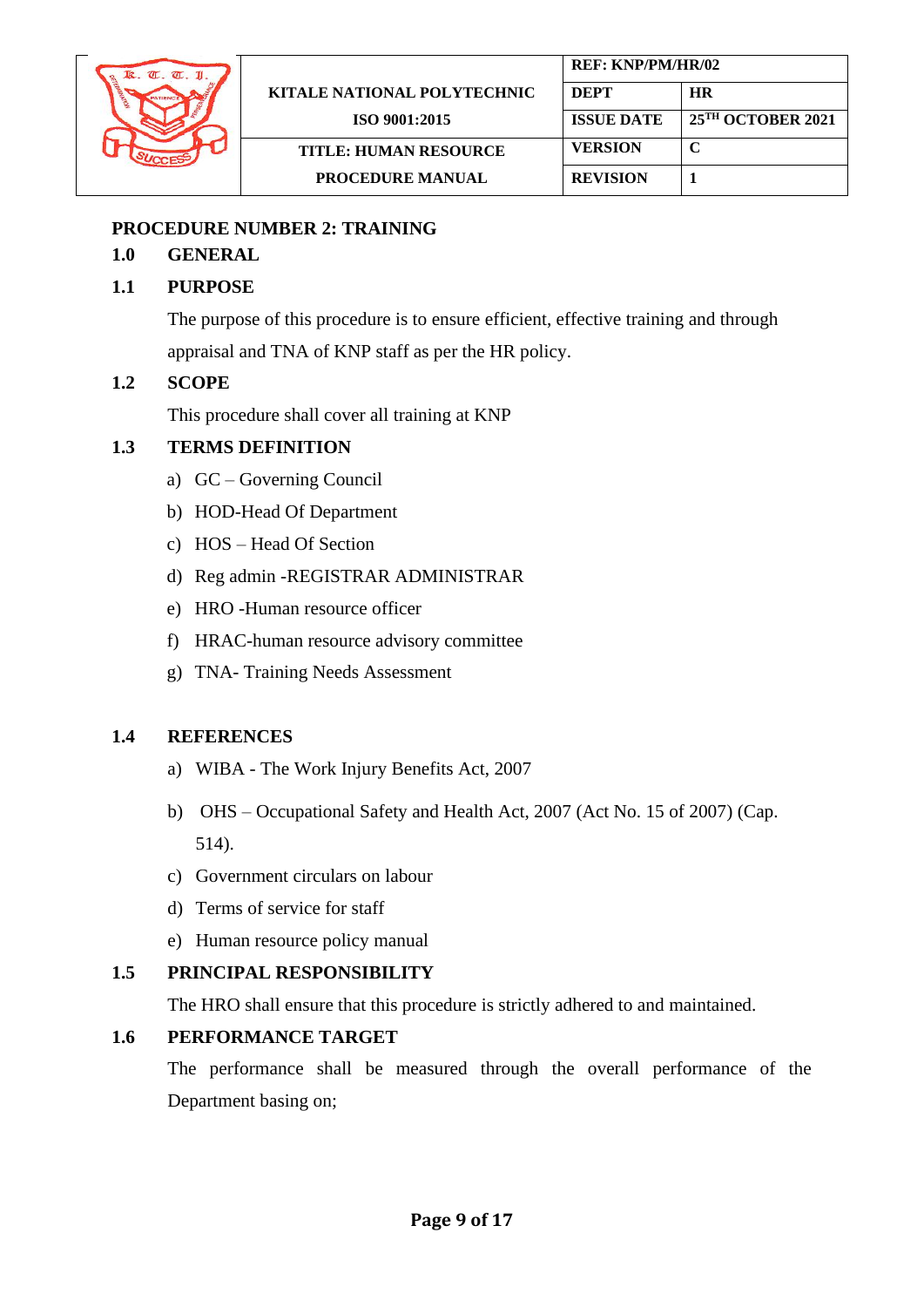

|                              | <b>REF: KNP/PM/HR/02</b> |                               |
|------------------------------|--------------------------|-------------------------------|
| KITALE NATIONAL POLYTECHNIC  | <b>DEPT</b>              | <b>HR</b>                     |
| ISO 9001:2015                | <b>ISSUE DATE</b>        | 25 <sup>TH</sup> OCTOBER 2021 |
| <b>TITLE: HUMAN RESOURCE</b> | <b>VERSION</b>           | C                             |
| <b>PROCEDURE MANUAL</b>      | <b>REVISION</b>          |                               |
|                              |                          |                               |

| PERFORMANCE TARGET                           | <b>MONITORING AND MEASUREMENT</b>            |
|----------------------------------------------|----------------------------------------------|
| <b>1.</b> Effective training:                | Evaluation achievement of training           |
|                                              | objectives by reviewing the training report  |
|                                              | against the TNA and staff performance        |
| 2. Total adherence to the training programme | Review training reports against the training |
| and TNA                                      | programme and TNA reports                    |

#### **1.8 RESOURCES**

The resources to be used in the process are listed below:-

- e) Personnel
- f) Funds
- g) Facilities

## **1.9 INPUTS AND OUTPUTS**

| <b>INPUTS</b>                                    | <b>OUTPUTS</b>                             |
|--------------------------------------------------|--------------------------------------------|
| Training materials, trainees, trainers, training | Filled attendance sheet, training equipped |
| venue, attendance sheet, training schedule,      | with knowledge and skills, training        |
| training needs assessment report                 | reports/certificates                       |

#### **2.0 METHOD**

- 2.1 This procedure shall start by the HRO carrying out a Training Need Assessment guided by the HR Policy.
- 2.2 The HRO shall convene a meeting with the HRAC to evaluate the TNA
- 2.3 Upon approval, the Principal shall then forward the recommendations to the GC where necessary.
- 2.4 Upon approval the HRO shall prepare a training projection plan.
- 2.5 The process shall be deemed complete when staff are trained in the approved area

## **3.0 LIST OF APPLICABLE RECORDS/REPORTS**

- a) TNA report
- b) Training memo.
- c) Attendance list.
- d) Training Report**.**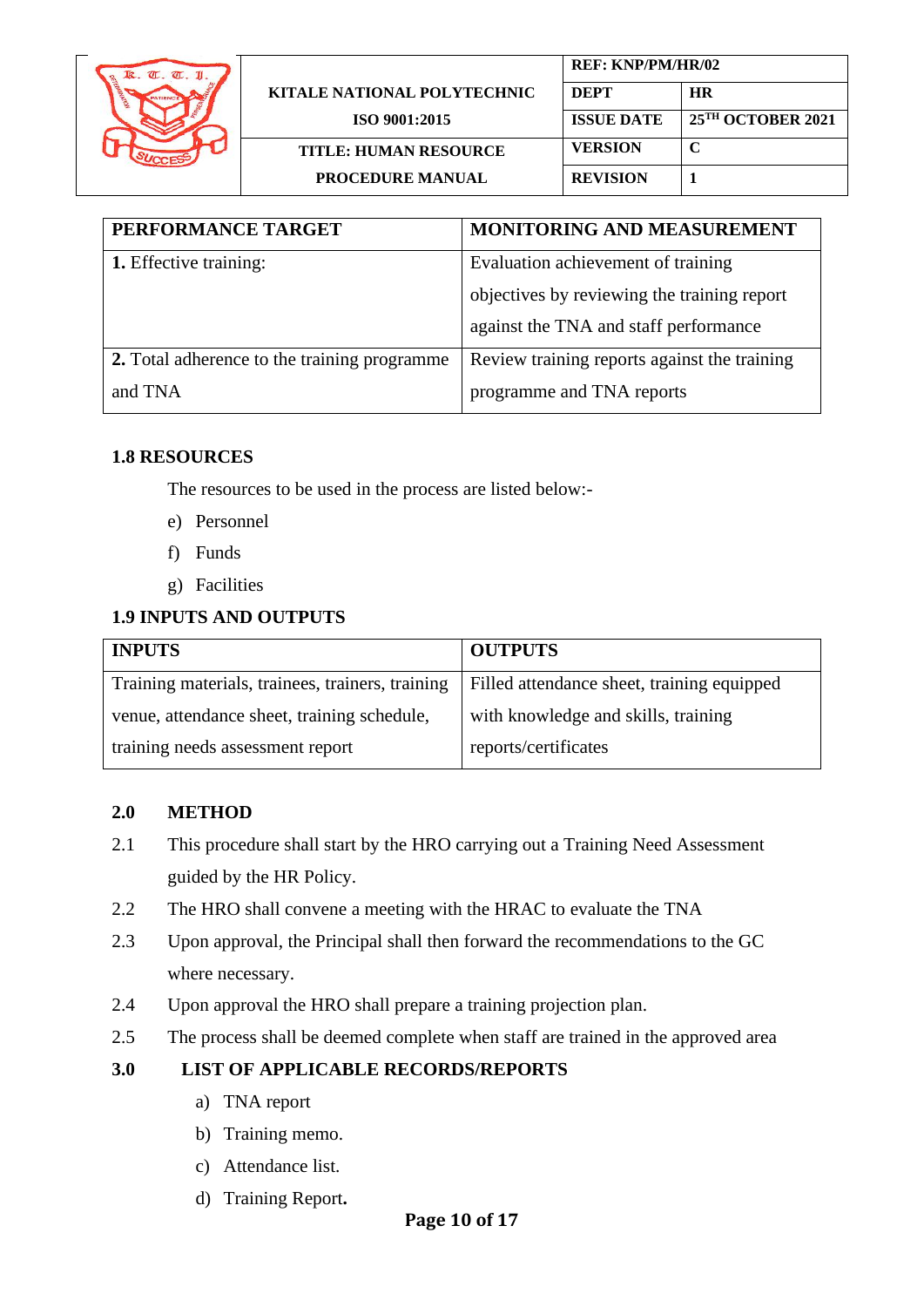

#### <span id="page-10-0"></span>**PROCEDURE NUMBER 3: STAFF APPRAISAL**

## **1.0 GENERAL**

#### **1.1 PURPOSE**

The purpose of this procedure is to ensure that the staff are effectively appraised and Motivated and enable a higher level of staff participation.

#### **1.2 SCOPE**

This procedure shall cover non-teaching staff.

#### **1.3 TERMS DEFINITION**

- a) HR Human Resource
- b) GC Governing Council.
- c) Reg admin Registrar Administration
- d) HOD Head Of Department
- e) HOS Head Of Section
- f) HRO human resource officer
- g) HRAC Human resource advisory committee

#### 1.4 **REFERENCE**

- a) Current Kitale National Polytechnic terms and conditions of service.
- b) Public Service Code of Ethics and Conducts (2003)
- c) Employment Act.
- d) Common Bargain Agreement.

#### **1.5 PRINCIPAL RESPONSIBILITY**

HR shall ensure that this procedure is strictly adhered.

## **1.6 INTERFACES/INTERACTIONS**

- a) HODs/HOSs to facilitate appraisal of staff in their department /section
- b) Finance Officer, to budget for the outcome of the performance appraisals
- c) The Principal for approval of the appraisal reports and for information in regards to its implementation
- d) Communication of procedures for guidance and regards to communication

#### **1.7 PERFORMANCE TARGET**

The performance shall be measured through the overall performance of the

Department basing on;

| <b>PERFORMANCE TARGET</b> | MONITORING AND MEASUREMENT |
|---------------------------|----------------------------|
|                           |                            |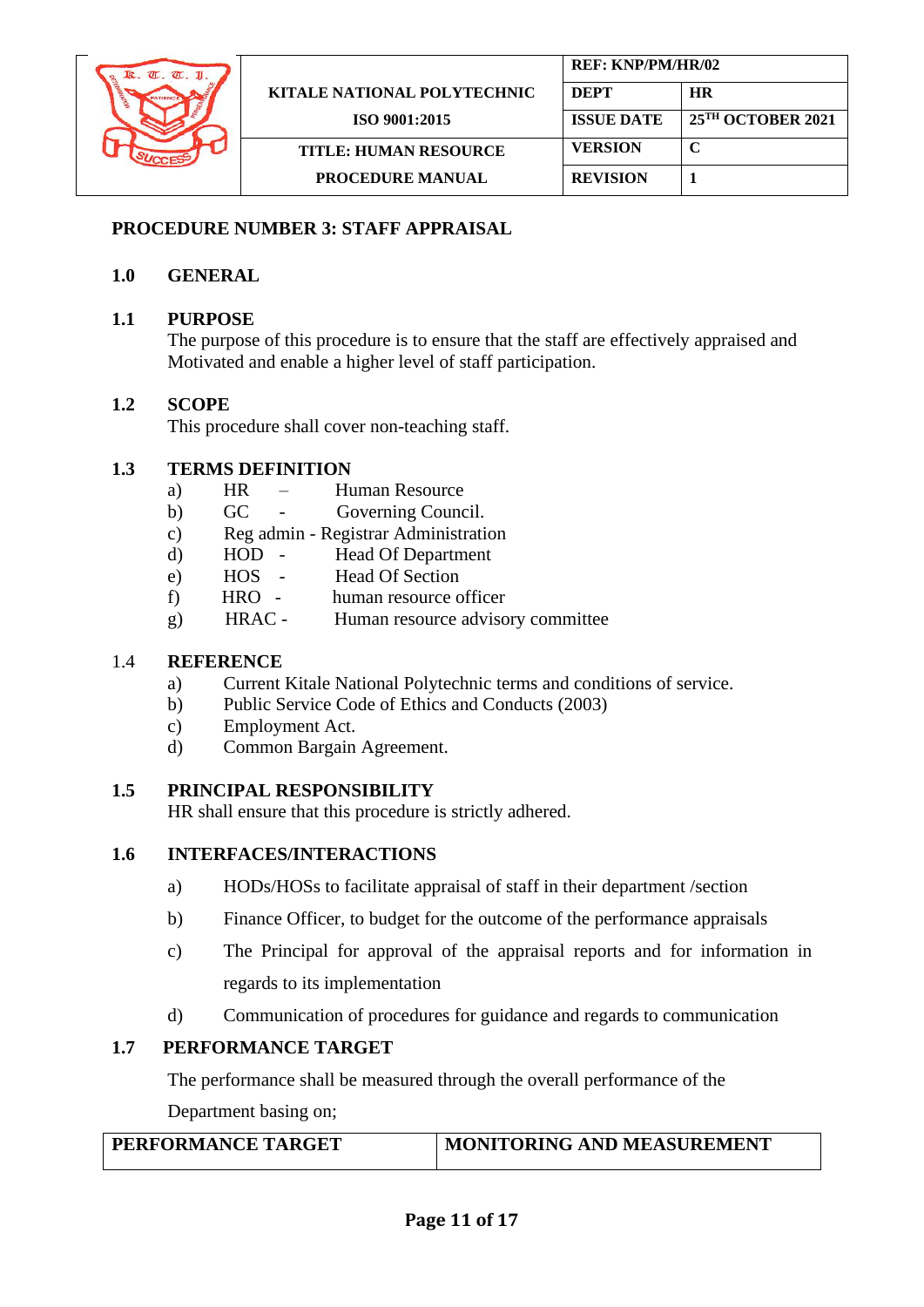

| Timely appraisal | Review appraisal report against the timeliness in |
|------------------|---------------------------------------------------|
|                  | the HR Policy                                     |

## **1.8 RESOURCES**

The resources to be used in the process are listed below:-

- a) Tools, equipment and machines
- b) Personnel
- c) Funds/resources
- d) Facilities

## **1.9 INPUTS AND OUTPUTS**

| <b>INPUTS</b>             | <b>OUTPUTS</b>       |
|---------------------------|----------------------|
| Appraisal forms           | Recommendations made |
| Employee job descriptions | Appraisal repots     |
| Set targets               | Action taken         |
| Staff to be appraised     | Communication        |

## **2.0 METHOD**

## **2.1. Appraisal of KNP COUNCIL staff.**

- 2.1.1 The procedure shall start with the HRO issuing the appraisal forms to HOD/HOS.
- 2.1.2 The HOD/HOS shall issue the forms to the KNP COUNCIL staff in their respective sections to fill in at the beginning of the month of June of every Financial Year.
- 2.1.3 All employees' shall be expected to fill the forms within seven (7) working days and return them to the HOD who will in turn forward them to HRO.
- 2.1.4 The appraisal committee comprised of HRO, registrar admin, and the Finance Officer shall be convened within seven (7) working days by the HRO.
- 2.1.5 During appraisal, the committee shall address the following:
	- a) Previous recommendation.
	- b) Action taken
	- c) Current duties and responsibilities
	- d) Performance target fully met, partially met and not met.
	- e) Report by respective superior and the appraiser.
- 2.1.6 The committee shall make a summarized report with recommendations in all areas by

## **Page 12 of 17**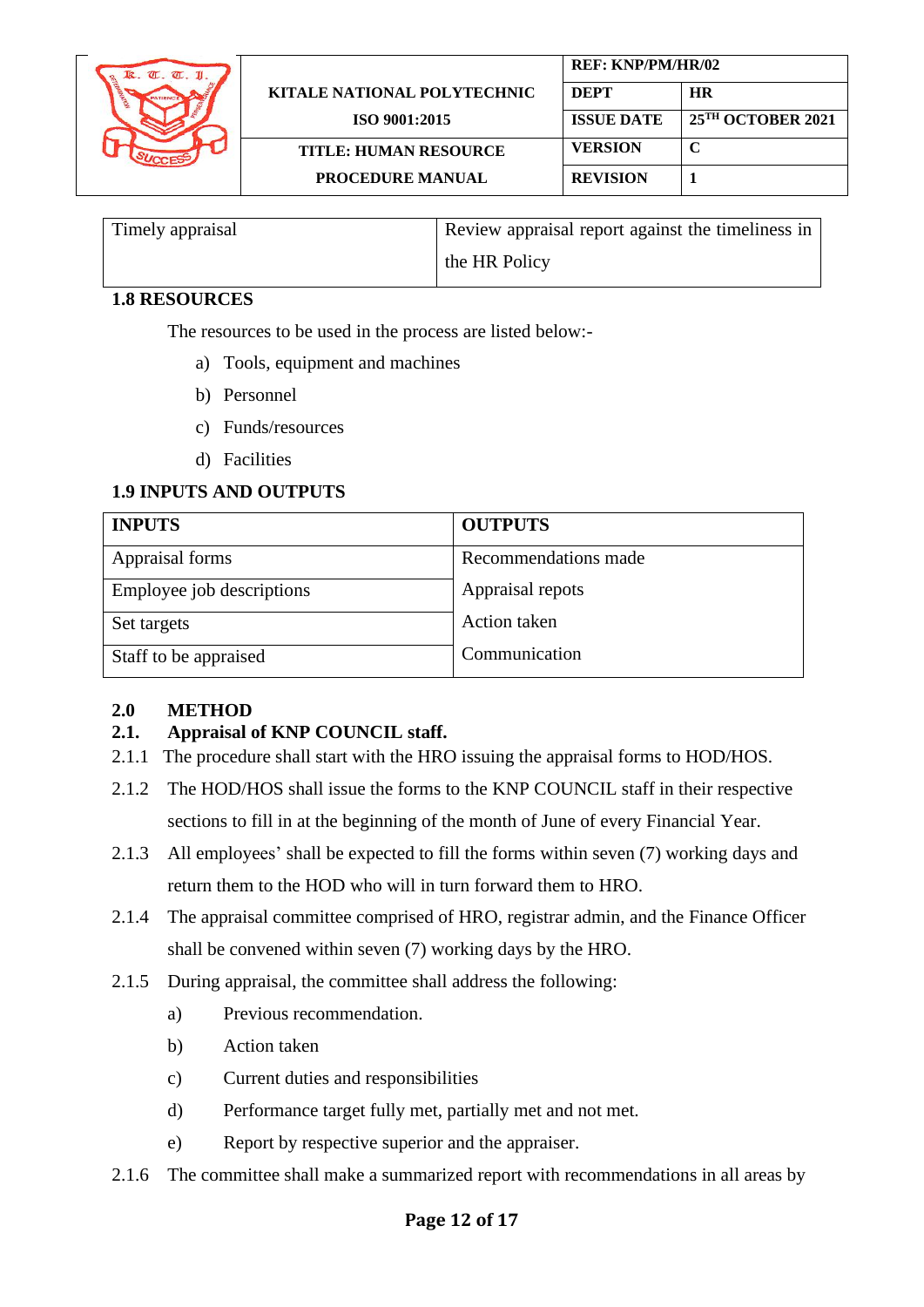

10<sup>th</sup> of July every year and forward it to the Principal for approval.

- 2.1.7 Upon approval, the Principal in consultation with the KNP COUNCIL shall decide on the implementation of report.
- 2.1.8 The Principal shall inform the HRO of the decision and recommendations of the Polytechnic Council.
- 2.1.9 The procedure shall be deemed completed when action has been taken as per the recommendations of the Polytechnic Council.
- 2.2 The awards procedure shall start from here as per the awards policy

## **3.0 LIST OF APPLICABLE RECORDS/REPORTS.**

- a) Memo
- b) Appraisal form.
- c) Report.
- d) Awards policy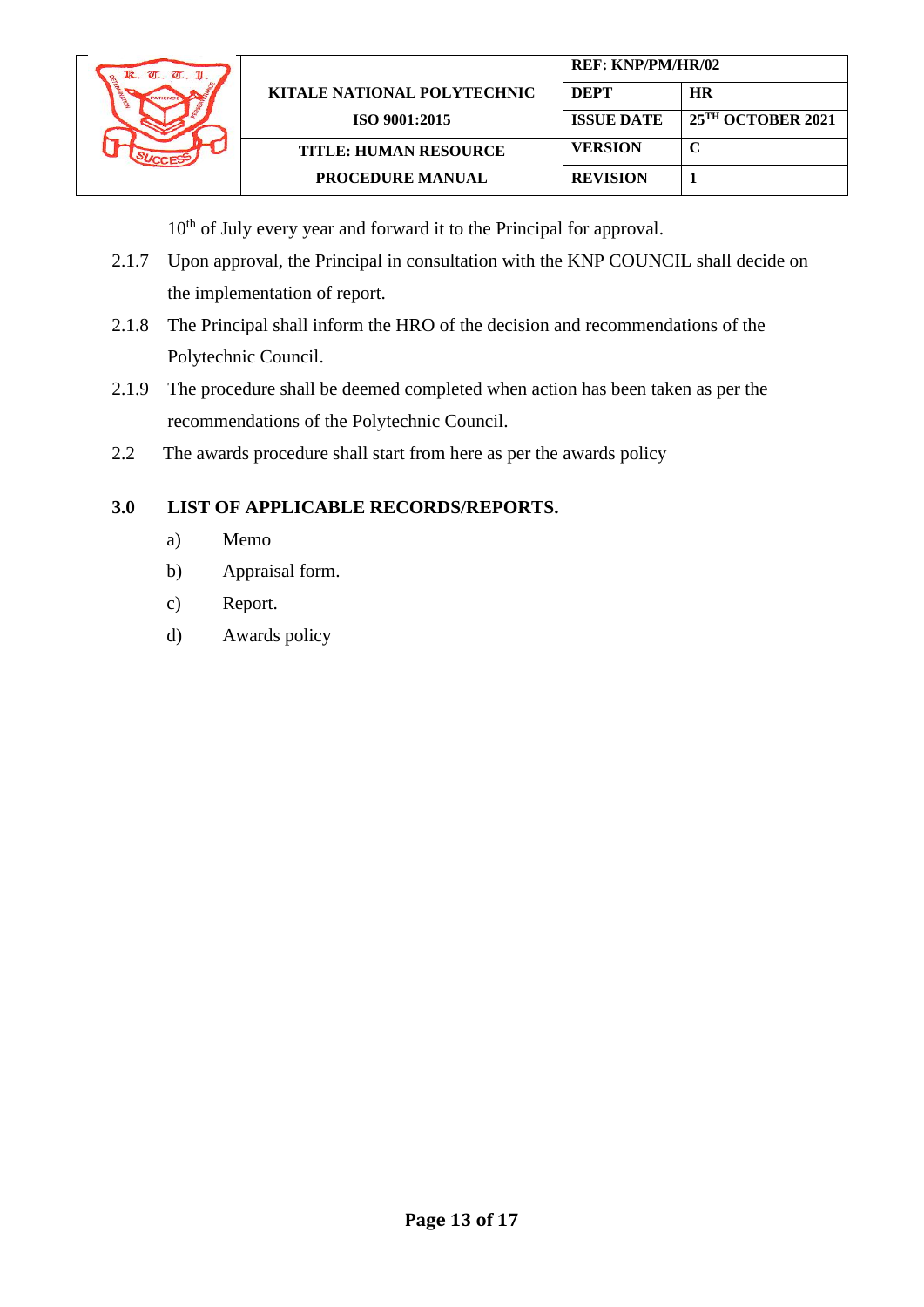

#### <span id="page-13-0"></span>**PROCEDURE NUMBER 4: STAFF DISCIPLINE**

#### **1.0 GENERAL**

#### **1.1 PURPOSE**

The purpose of this procedure is to ensure fair efficient, effective staff discipline.

#### **1.2 SCOPE**

This procedure shall cover teaching and non-teaching staff discipline.

#### **1.3 DEFINITIONOF TERMS**

- a) **COR**  Code of regulations for teachers
- b) **CG** Governing Council
- c) **Reg admin** Registrar Administration
- d) **HOD** Head of department
- e) **HOS** Head of section
- f) **TSC** Teachers service commission

#### **1.4 REFERENCES**

- a) Current T.S.C code of ethics
- b) Current KNP terms and conditions of service
- c) Teachers service commission act cap 212
- d) Current TSC code of regulations
- e) Public service code of ethics and conduct (2003)
- f) Employment act cap 226
- **g)** Current KNP academic policy

#### **1.5 PRINCIPAL RESPONSIBILITY**

The HR shall ensure that this procedure is strictly adhered to and maintained.

#### **1.6 INTERFACES/INTERACTIONS**

- a) Principal for action on disciplinary cases forwarded to the principal's office
- b) All departments for receipts and handling of disciplinary cases within their departments
- c) Registrar Administration for handling of disciplinary cases that involve nonteaching staff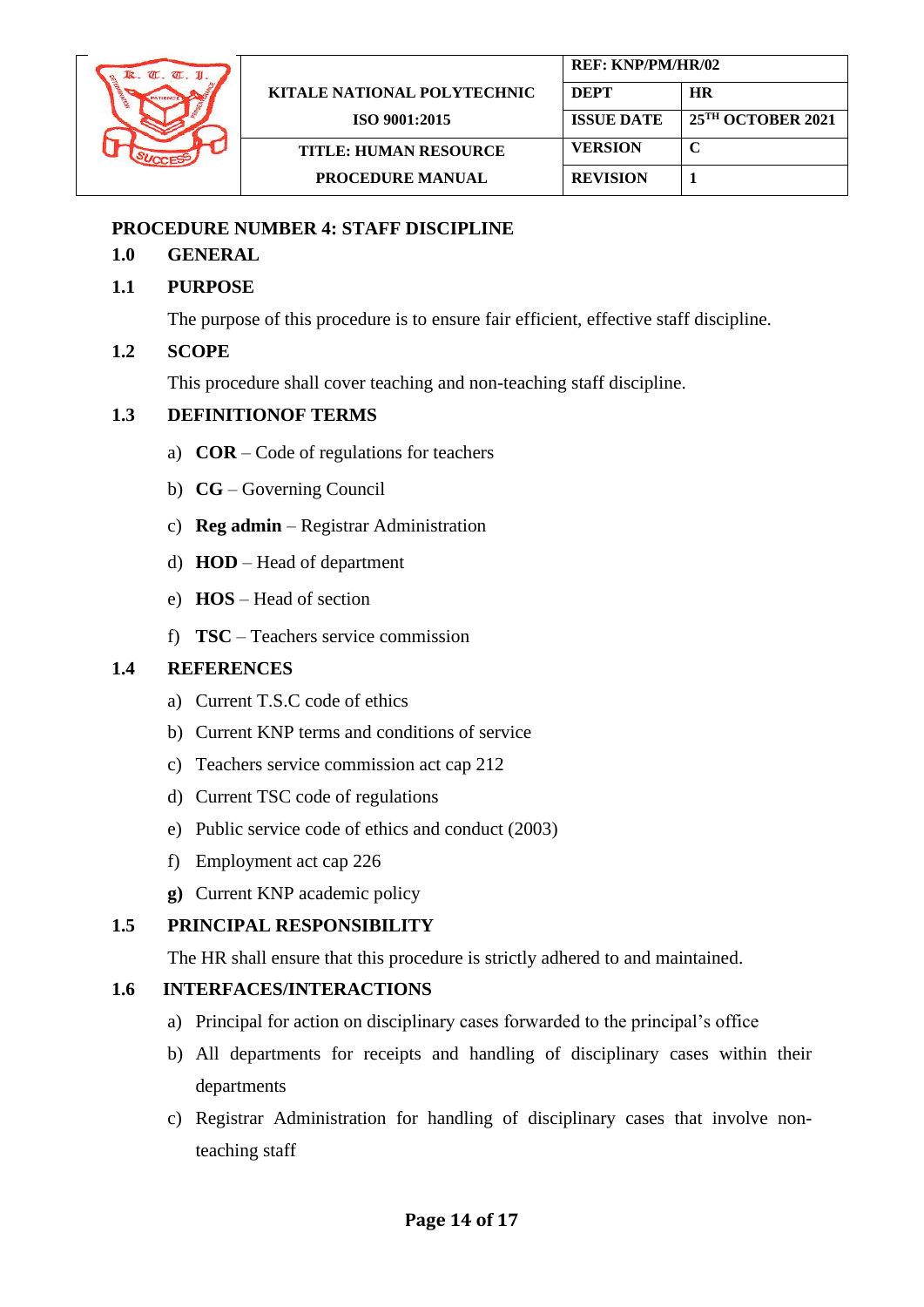

|                                    | <b>REF: KNP/PM/HR/02</b> |                               |
|------------------------------------|--------------------------|-------------------------------|
| <b>KITALE NATIONAL POLYTECHNIC</b> | <b>DEPT</b>              | HR                            |
| <b>ISO 9001:2015</b>               | <b>ISSUE DATE</b>        | 25 <sup>TH</sup> OCTOBER 2021 |
| <b>TITLE: HUMAN RESOURCE</b>       | <b>VERSION</b>           |                               |
| <b>PROCEDURE MANUAL</b>            | <b>REVISION</b>          |                               |

## **1.7 PERFORMANCE TARGET**

The performance shall be measured through the overall performance of the Department basing on;

| PERFORMANCE TARGET                        | <b>MONITORING AND MEASUREMENT</b>                  |
|-------------------------------------------|----------------------------------------------------|
| Fairness                                  | Review the reported case and the investigation     |
|                                           | reported against the staff code of conduct and the |
|                                           | action taken                                       |
| Timely reporting, handling and resolution | Review the dates the case reported (occurrence)    |
| disciplinary cases                        | book) and the time action is taken/resolved        |
|                                           | against the stipulated timelines in their          |
|                                           | applicable disciplinary guidelines                 |
| Disciplined staff                         | Compare the number of disciplinary<br>cases        |
|                                           | reported on a termly basis                         |

## **1.8 RESOURCES**

The resources to be used in the process are listed below:-

- a) Tools, equipment and machines
- b) Personnel
- c) Funds
- d) Facilities

## **1.9 INPUTS AND OUTPUTS**

| <b>INPUTS</b>                      | <b>OUTPUTS</b>                           |
|------------------------------------|------------------------------------------|
| Reported case                      | Evidence of investigation                |
| Employee past disciplinary records | <b>Action</b> taken                      |
| Disciplinary committee             | Recommendation of<br>the<br>disciplinary |
| Legal provisions                   | committee                                |
| Daily occurrence book              | Communication                            |
|                                    | Filled occurrence book                   |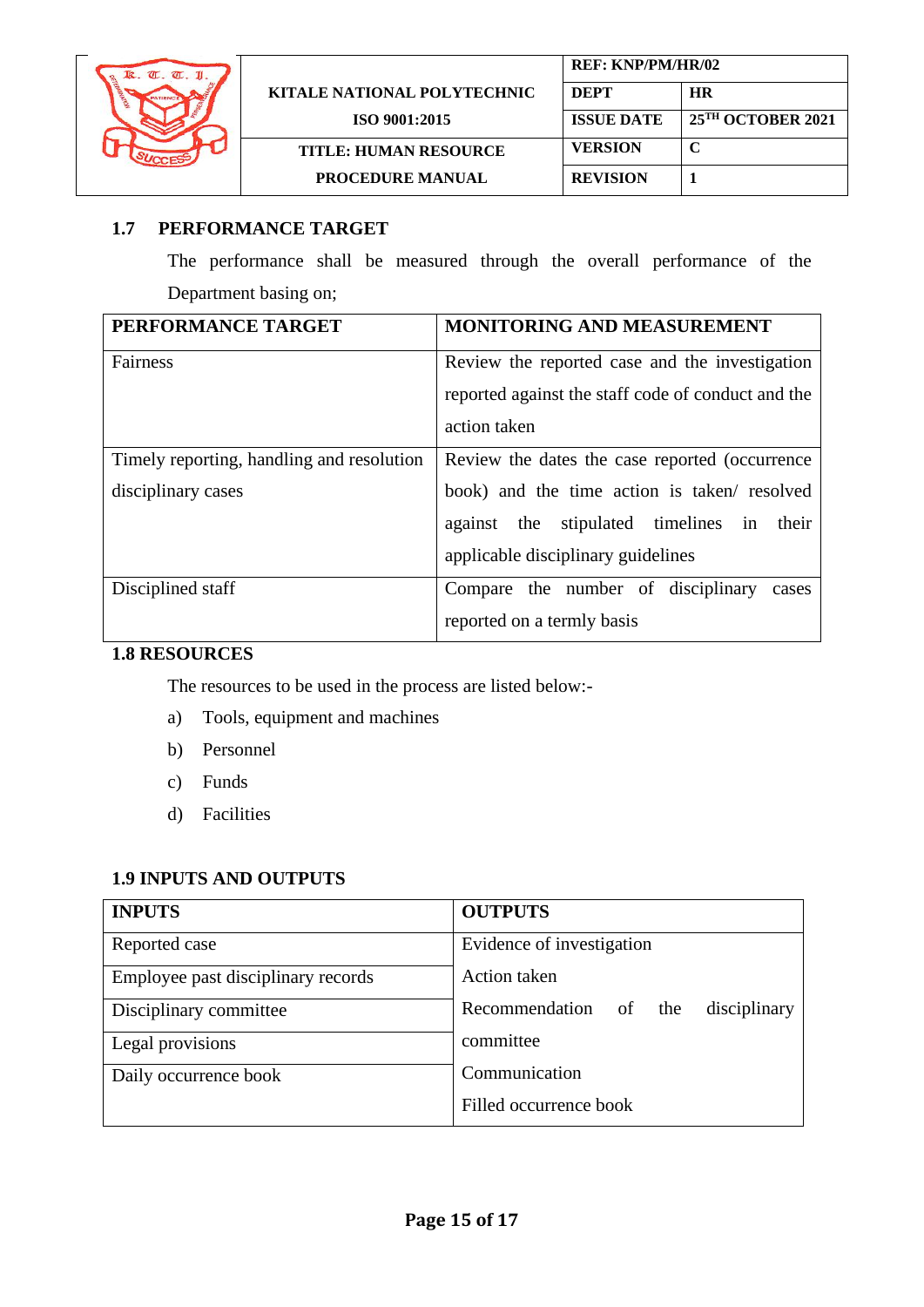

## **2.1 METHOD**

- 2.1.1 This procedure shall begin with the HOD receiving allegation, as per internal communication procedure in the operations procedure manual from either student, teaching or non – teaching staff
- 2.1.2 Upon receipt of the complaint, the HOD shall record details of the allegation in a daily occurrence book and deliberate the matter with the involved persons immediately with the objective of solving it.
- 2.3 If the HOD is in a position to solve the allegation, he/she shall solve it within the same day and record it in the daily occurrence book.
- 2.4 In the event the HOD is unable to solve the allegation, he/she shall forward it to the Registrar Administration in case it involves a member of the teaching staff or to the HRO if it involves a member of the non-teaching staff with recommendations for further deliberation.

#### **2.5 Cases concerning non-teaching staff**

2.5.1 For cases concerning non-teaching staff, the HRO shall conduct investigations to confirm the allegations within 14 days and forward the findings to the Deputy Principal (Admin) for action where necessary.

## **2.6 Cases concerning teaching staff**

- 2.6.2 Upon receipt, the Registrar (admin) shall record the details of allegation and the recommendations from the HOD in his/her daily occurrence book.
- 2.6.3 The Registrar administration shall carry out detailed investigation within 14 days on the issue, and take appropriate action on the accused as per Teachers service commission act cap 212 and TSC COR 2005 (Chapter X; Discipline), and KNP terms and conditions of service.
- 2.7 In the event, the registrar admin or HRO are unable to resolve the disciplinary issues; they shall refer the cases to the Principal within 2 days with recommendations.
- 2.8 Upon receipt of the recommendations, the Principal shall act on them as applicable guided by the following:
	- a) Current KNP terms and conditions of service
	- b) Teachers service commission act cap 212
	- c) Current TSC code of regulations

#### **Page 16 of 17**